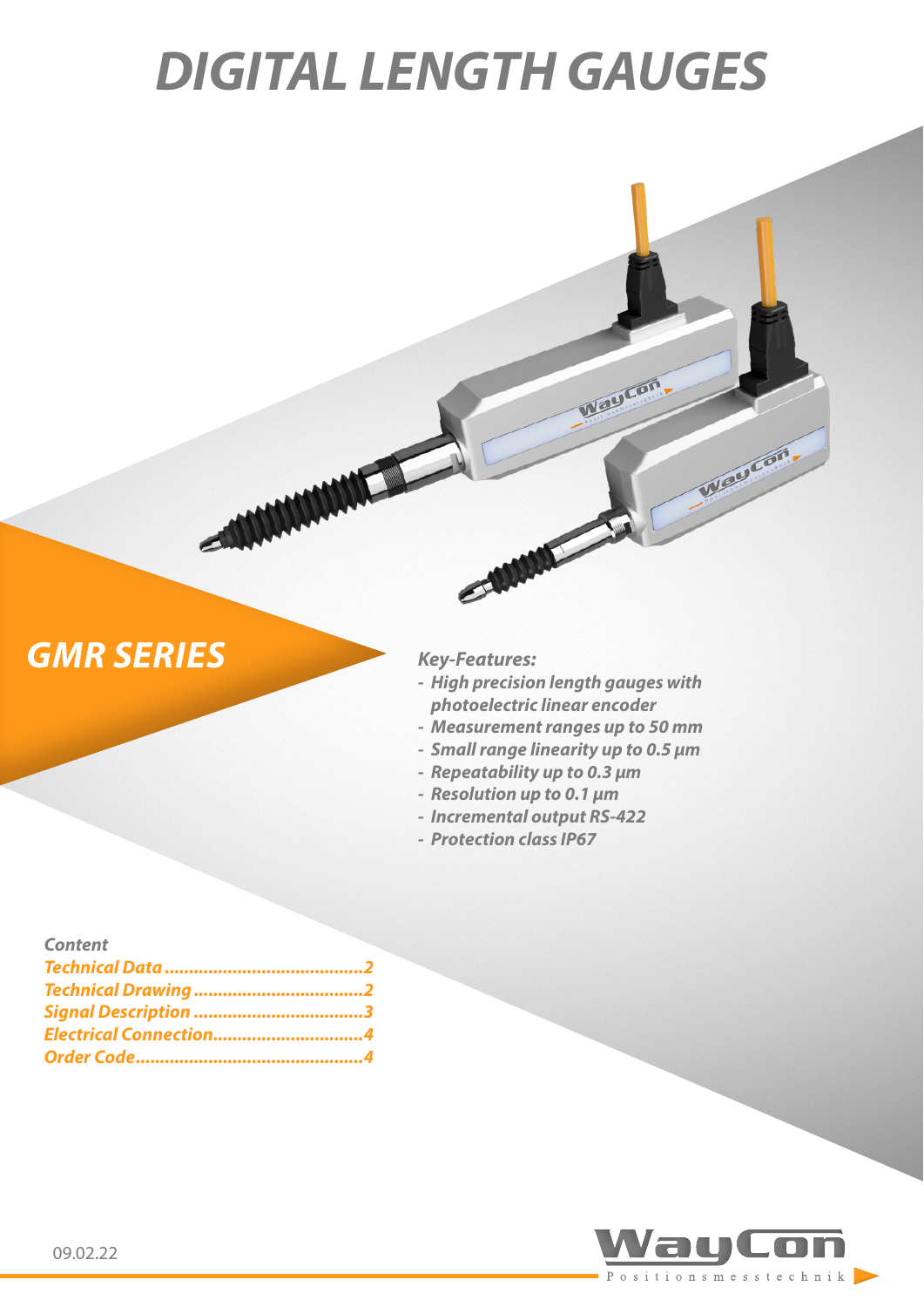<span id="page-1-0"></span>**TECHNICAL DATA**

| Measurement range                        | [mm]               | 10                                                                                                   |                                     | 25                                                                                       |                | 50                                                                                         |
|------------------------------------------|--------------------|------------------------------------------------------------------------------------------------------|-------------------------------------|------------------------------------------------------------------------------------------|----------------|--------------------------------------------------------------------------------------------|
| Linearity <sup>1)</sup>                  | [µm]               | $0.8 + L/50$                                                                                         | $1.5 + L/50$                        | $0.8 + L/50$                                                                             | $1.5 + L/50$   | $1.5 + L/50$                                                                               |
| Linearity at small range <sup>2)</sup>   | [µm]               | 0.5                                                                                                  |                                     |                                                                                          |                |                                                                                            |
| Repeatability                            | [µm]               | 0.3                                                                                                  |                                     |                                                                                          |                |                                                                                            |
| Resolution                               | [µm]               | 0.1                                                                                                  | 0.1<br>$\mathbf{1}$<br>$\mathbf{1}$ |                                                                                          | $\mathbf{1}$   |                                                                                            |
| Response speed max.                      | [mm/s]             | 400                                                                                                  | 1500                                | 400                                                                                      | 1500           | 1500                                                                                       |
| Measurement force max.                   | [N]                | probe tip points down: 1.4<br>probe tip points horizontal: 1.3<br>probe tip points up: 1.2           |                                     | probe tip points down: 4.6<br>probe tip points horizontal: 4.3<br>probe tip points up: 4 |                | probe tip points down: 5.7<br>probe tip points horizontal: 5.3<br>probe tip points up: 4.9 |
| Output signal                            |                    | 90° phase difference, differential square wave (RS-422 equivalent)                                   |                                     |                                                                                          |                |                                                                                            |
| Signal pitch                             | [µm]               | 0,4                                                                                                  | $\overline{4}$                      | 0,4                                                                                      | $\overline{4}$ | $\overline{4}$                                                                             |
| Edge distance min.                       |                    | 250 ns (4 MHz)                                                                                       | 500 ns (2 MHz)                      | 250 ns (4 MHz)                                                                           | 500 ns (2 MHz) | 500 ns (2 MHz)                                                                             |
| Reference signal (Z phase) <sup>3)</sup> | [mm]               | approx. 3<br>approx. 5                                                                               |                                     |                                                                                          |                |                                                                                            |
| Repeatability reference signal           | [µm]               | $\leq$ 0.5 µm (at a constant reference point passing speed less than 300 mm/s in the same direction) |                                     |                                                                                          |                |                                                                                            |
| Supply                                   |                    | 5 ± 0.2 VDC (ripple voltage max. 200 mV <sub>pp</sub> )                                              |                                     |                                                                                          |                |                                                                                            |
| Connection                               |                    | cable, 2 m with Hirose connector, 10 pins                                                            |                                     |                                                                                          |                |                                                                                            |
| <b>Protection class</b>                  |                    | <b>IP67</b>                                                                                          |                                     |                                                                                          |                |                                                                                            |
| Operating temperature                    | $\lceil^{\circ}$ C | $0+50$                                                                                               |                                     |                                                                                          |                |                                                                                            |
| Storage temperature                      | $\lceil^{\circ}$ C | $-10+60$                                                                                             |                                     |                                                                                          |                |                                                                                            |
| Humidity                                 | [%]                | 2080 (relative, no condensation)                                                                     |                                     |                                                                                          |                |                                                                                            |
| Probe tip                                |                    | carbide ball ø3 mm                                                                                   |                                     |                                                                                          |                |                                                                                            |
| Weight<br>.                              | [g]                | 260<br>300                                                                                           |                                     |                                                                                          | 400            |                                                                                            |

 $1)$  L = actual measured length in mm

Example for linearity 0.8+L/50: For a actual measured length of 5 mm the linearity is 0.9 µm.

<sup>2)</sup> within a measured length of 20  $\mu$ m

<sup>3)</sup> from lowest resting point

#### **TECHNICAL DRAWING**

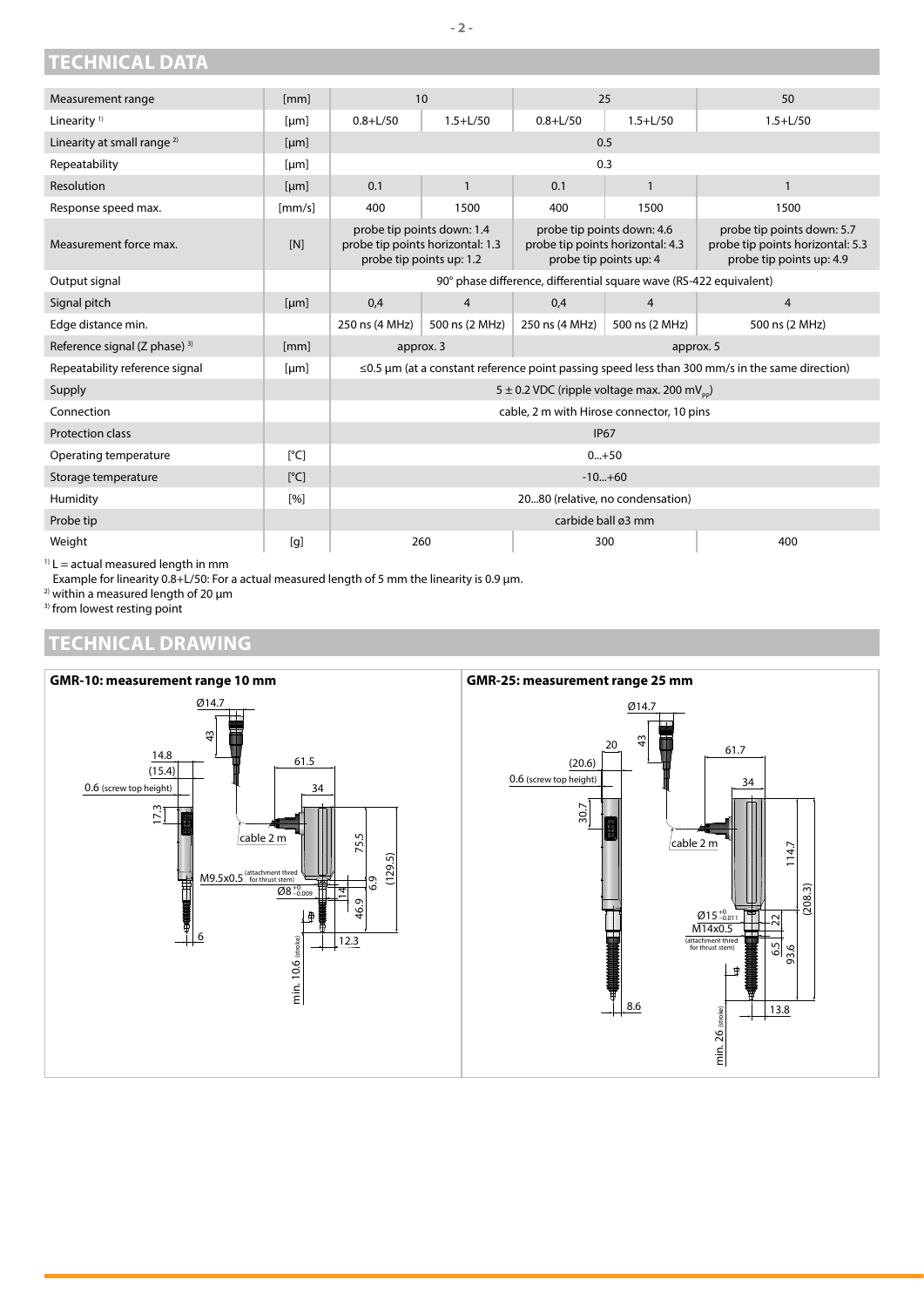#### <span id="page-2-0"></span>**TECHNICAL DRAWING**

#### **GMR-50: measurement range 50 mm**



### **SIGNAL DESCRIPTION**

#### **Digital length gauges of the GMR series provide the following two output signal:**





- Output condition: Speed of rod movement ≤ Sensor response speed
- Tr = Edge distance (see table below)
- Output delay time: Not more than 1 μs
- $ΔXz = Repeatability of reference signal ≤0.5 µm$
- $Xz$  = Reference signal pulse width approx. 40...60  $\mu$ m

#### **Error output signal:**

If an error occurs, PA, /PA, PB and /PB are put out in phase.



- Output conditions: The sensor enters the error state and the special pattern indicated in the figure above is output under the following conditions:
- Speed of rod movement > Sensor response speed • Te = Edge distance (see table below)

| <b>Resolution</b> | Tr     | Te     |
|-------------------|--------|--------|
| l µm              | 500 ns | 500 ns |
| $0.1 \mu m$       | 250 ns | 500 ns |